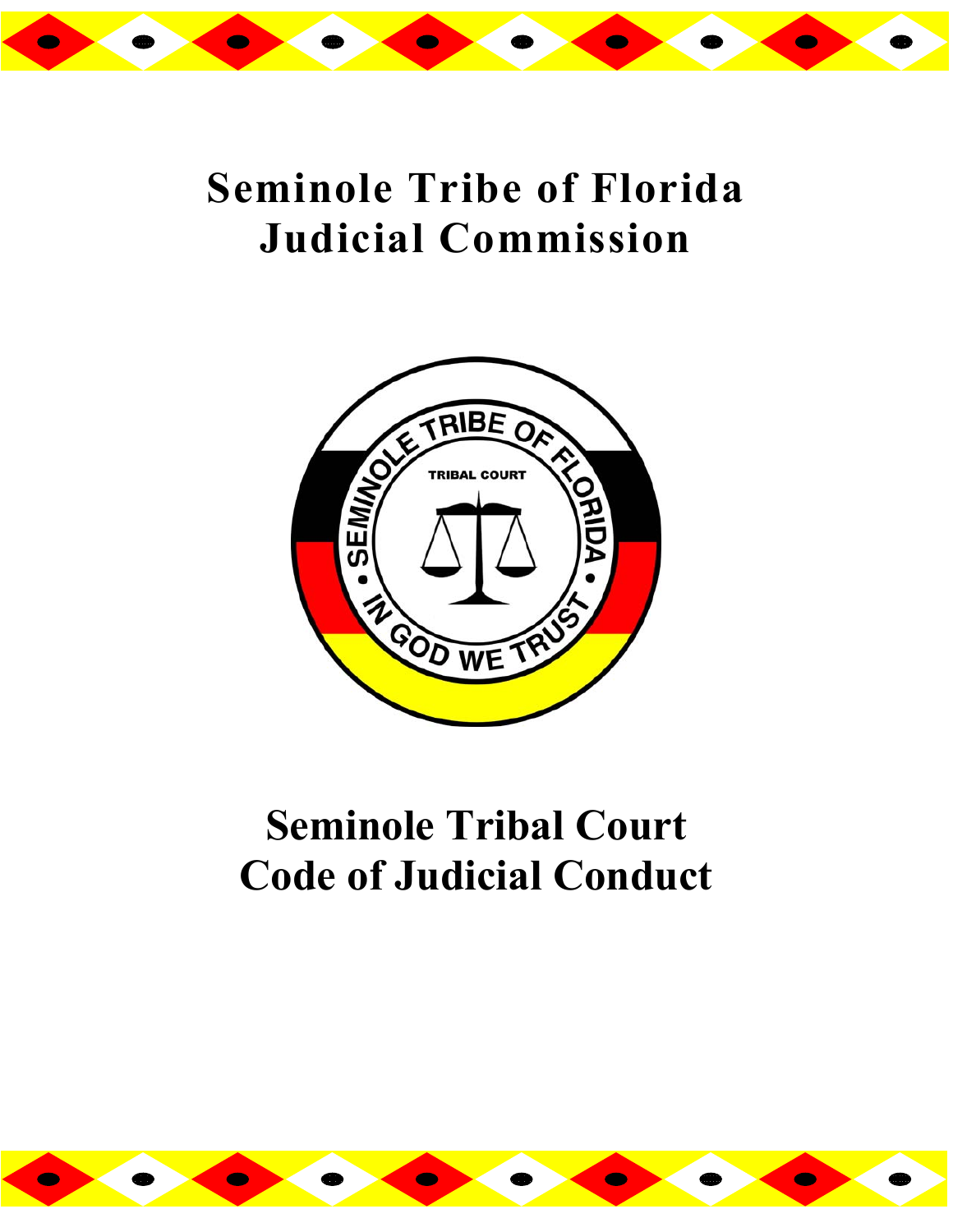#### **Seminole Tribal Court Code of Judicial Conduct**

## **APPLICATION OF THE CODE OF JUDICIAL CONDUCT**

**Anyone, whether or not a lawyer, who is an officer of a judicial system and who performs judicial functions, including an officer such as a magistrate, court director, special master or referee, is a judge within the meaning of this Code. All judges shall comply with this Code.** 

#### **RULE l** *A JUDGE SHALL UPHOLD THE INTEGRITY AND INDEPENDENCE OF THE JUDICIARY*

An independent and honorable judiciary is indispensable to justice in our society. A judge should participate in establishing, maintaining and enforcing high standards of conduct, and shall personally observe those standards so that the integrity and independence of the judiciary will be preserved. The provisions of this Code are to be construed and applied to further that objective.

#### **RULE 2** *A JUDGE SHALL AVOID IMPROPRIETY AND THE APPEARANCE OF IMPROPRIETY IN ALL OF THE JUDGE'S ACTIVITIES*

- A. A judge shall respect and comply with the law and shall act at all times in a manner that promotes public confidence in the integrity and impartiality of the judiciary.
- B. A judge shall not allow family, social, political or other relationships to influence the judge's judicial conduct or judgment. A judge shall not lend the prestige of judicial office to advance the private interests of the judge or others; nor shall a judge convey or permit others to convey the impression that they are in a special position to influence the judge.
- C. A judge shall not testify voluntarily as a character witness.
- D. A judge shall not hold membership in any organization that practices invidious discrimination on the basis of race, sex, religion or national origin.

## **RULE 3** *A JUDGE SHALL PERFORM THE DUTIES OF JUDICIAL OFFICE IMPARTIALLY AND DILIGENTLY*

- A. Judicial Duties in General. The judicial duties of a judge take precedence over all the judge's other activities. The judge's judicial duties include all the duties of the judge's office prescribed by law. In the performance of these duties, the standards in this Rule shall apply.
- B. Adjudicative Responsibilities.
	- (1) A judge shall hear and decide matters assigned to the judge except those in which disqualification is required.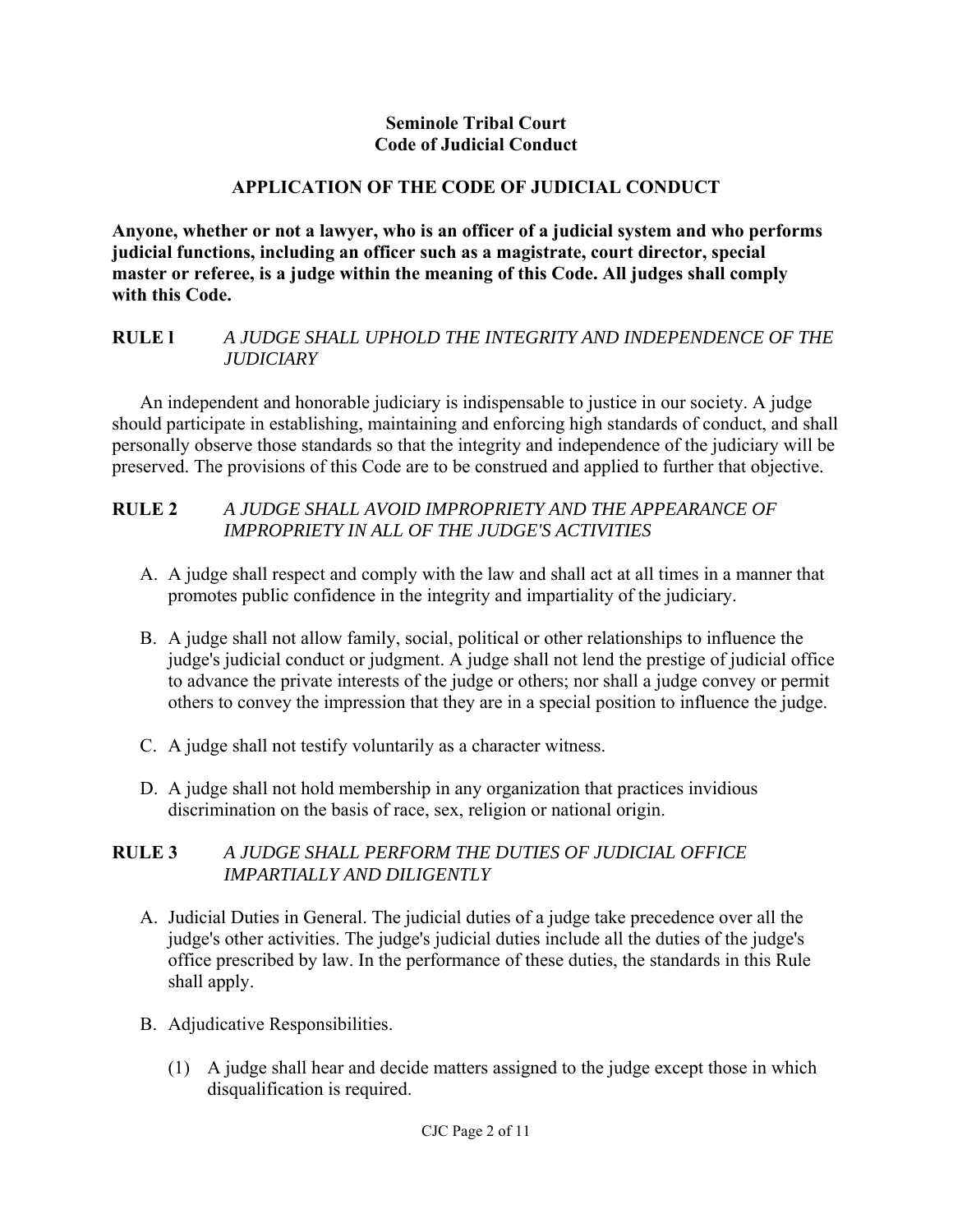- (2) A judge shall be faithful to the law and maintain professional competence in it. A judge shall not be swayed by partisan interests, public clamor or fear of criticism.
- (3) A judge shall require order and decorum in proceedings before the judge.
- (4) A judge shall be patient, dignified and courteous to litigants, jurors, witnesses, lawyers and others with whom the judge deals in an official capacity, and shall require similar conduct of lawyers, and of staff, court officials and others subject to the judge's direction and control.
- (5) A judge shall perform judicial duties without bias or prejudice. A judge shall not, in the performance of judicial duties, by words or conduct manifest bias or prejudice, including but not limited to bias or prejudice based upon race, sex, religion, national origin, disability, age, sexual orientation or socioeconomic status, and shall not permit staff, court officials and others subject to the judge's direction and control to do so.
- (6) A judge shall require lawyers in proceedings before the judge to refrain from manifesting, by words or conduct, bias or prejudice based upon race, sex, religion, national origin, disability, age, sexual orientation or socioeconomic status, against parties, witnesses, counselor others. This Section 3B(6) does not preclude legitimate advocacy when race, sex, religion, national origin, disability, age, sexual orientation or socioeconomic status, or other similar factors, are issues in the proceeding.
- (7) A judge shall accord to every person who has a legal interest in a proceeding, or that person's lawyer, the right to be heard according to law. A judge shall not initiate, permit, or consider ex parte communications, or consider other communications made to the judge outside the presence of the parties concerning a pending or impending proceeding except that:
	- (a) Where circumstances require, ex parte communications for scheduling, administrative purposes or emergencies that do not deal with substantive matters or issues on the merits are authorized; provided:
		- (i) the judge reasonably believes that no party will gain a procedural or tactical advantage as a result of the ex parte communication, and
		- (ii) the judge makes provisions promptly to notify all other parties (or legal counsel) of the substance of the ex parte communication and allows an opportunity to respond.
	- (b) A judge may obtain the advice of a disinterested expert on the law applicable to a proceeding before the judge if the judge gives notice to the parties of the person consulted and the substance of the advice, and affords the parties reasonable opportunity to respond.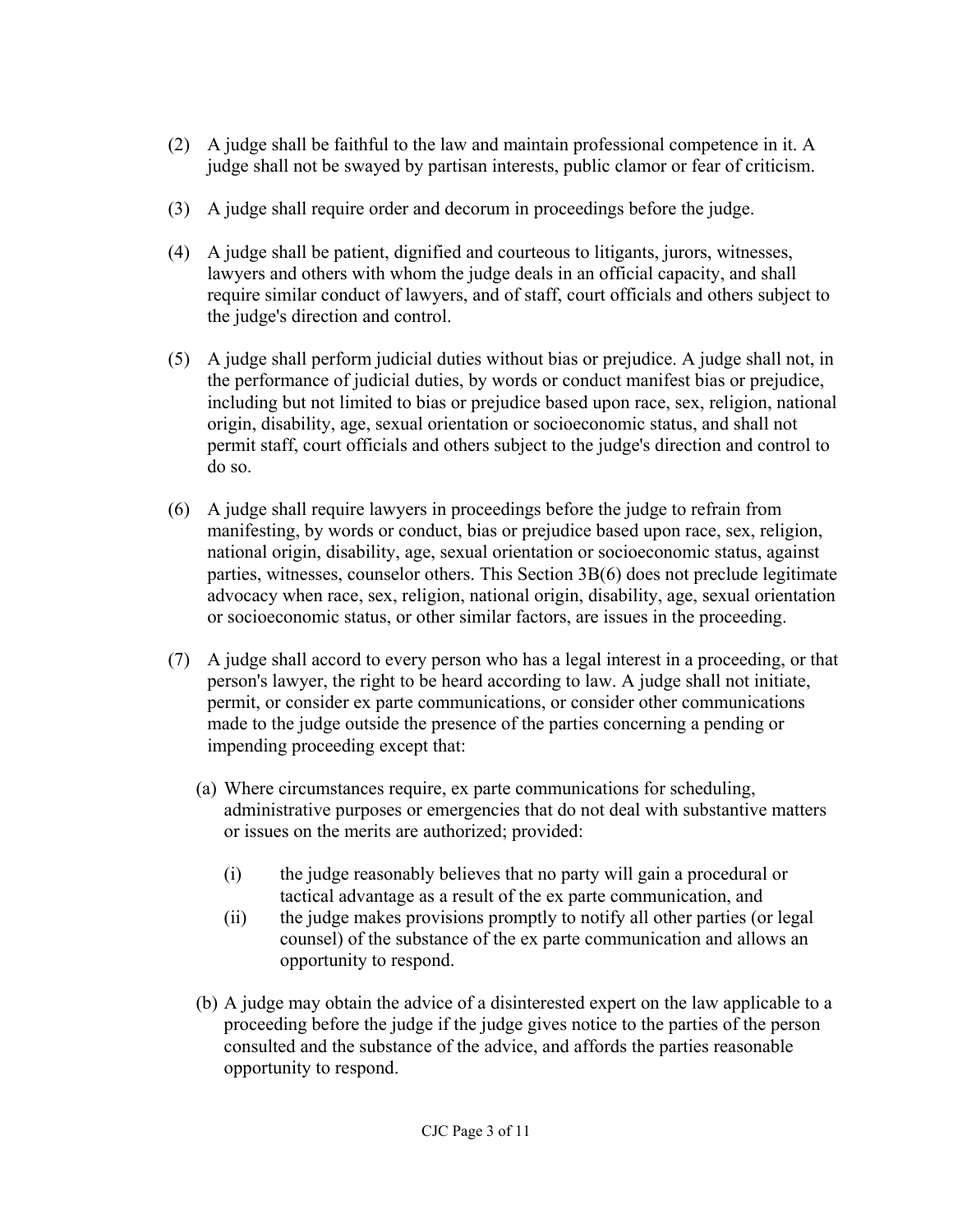- (c) A judge may consult with court personnel whose function is to aid the judge in carrying out the judge's adjudicative responsibilities or with other judges.
- (d) A judge may, with the consent of the parties, confer separately with the parties and their lawyers in an effort to mediate or settle matters pending before the judge.
- (e) A judge may initiate or consider any ex parte communications when expressly authorized by law to do so.
- (8) A judge shall dispose of all judicial matters promptly, efficiently and fairly.
- (9) A judge shall not, while a proceeding is pending or impending in any court, make any public comment that might reasonably be expected to affect its outcome or impair its fairness or make any nonpublic comment that might substantially interfere with a fair trial or hearing. The judge shall require similar abstention on the part of court personnel subject to the judge's direction and control. This Section does not prohibit judges from making public statements in the course of their official duties or from explaining for public information the procedures of the court. This Section does not apply to proceedings in which the judge is a litigant in a personal capacity.
- (10) A judge shall not, with respect to cases, controversies or issues that are likely to come before the court, make pledges, promises or commitments that are inconsistent with the impartial performance of the adjudicative duties of the office.
- (11) A judge shall not commend or criticize jurors for their verdict other than in a court order or opinion in a proceeding, but may express appreciation to jurors for their service to the judicial system and the community.
- (12) A judge shall not disclose or use, for any purpose unrelated to judicial duties, nonpublic information acquired in a judicial capacity.
- C. Administrative Responsibilities.
	- (1) A judge shall diligently discharge the judge's administrative responsibilities without bias or prejudice and maintain professional competence in judicial administration, and should cooperate with other judges and court officials in the administration of court business.
	- (2) A judge shall require staff, court officials and others subject to the judge's direction and control to observe the standards of fidelity and diligence that apply to the judge and to refrain from manifesting bias or prejudice in the performance of their official duties.
	- (3) A judge with supervisory authority for the judicial performance of other judges shall take reasonable measures to assure the prompt disposition of matters before them and the proper performance of their other judicial responsibilities.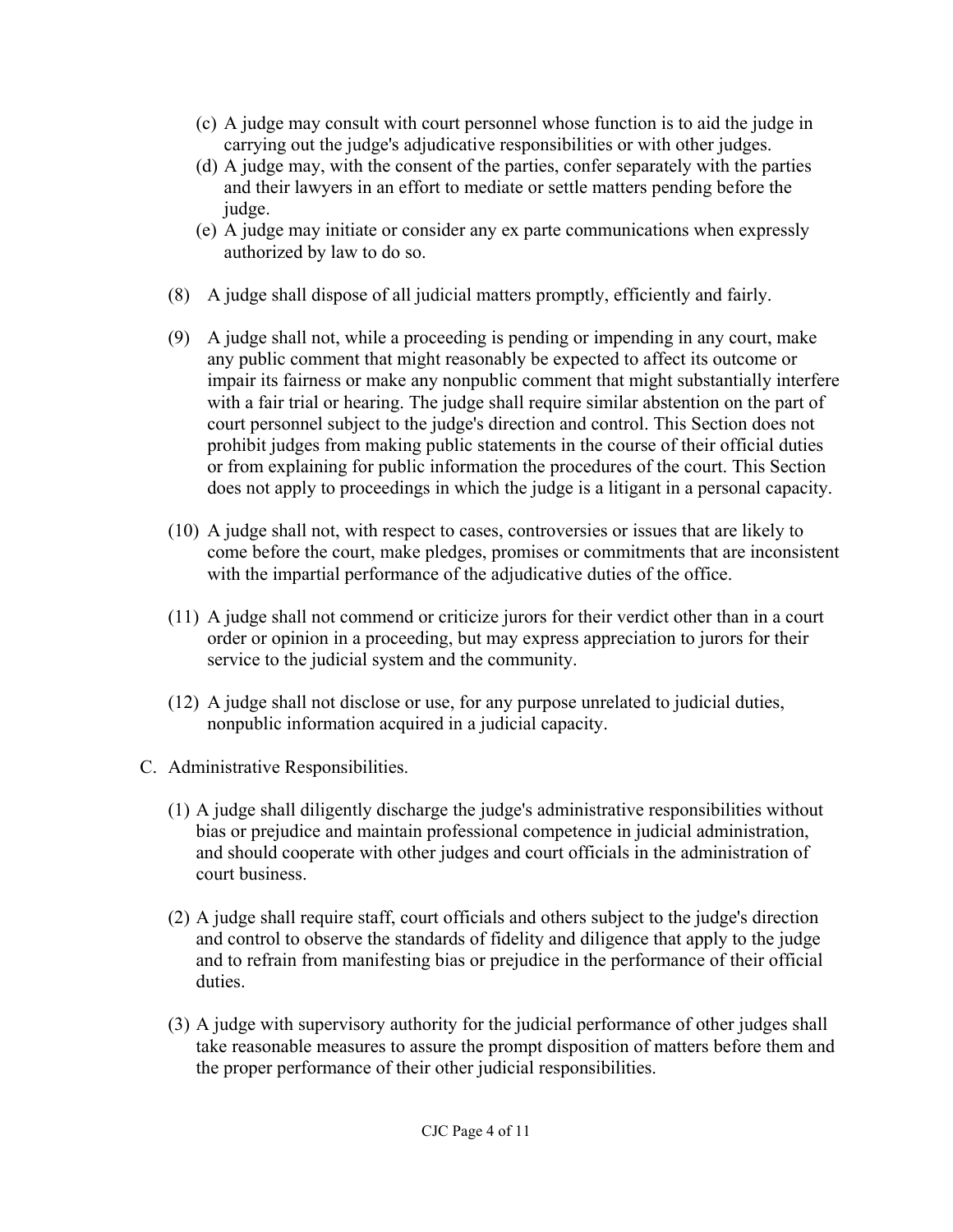- (4) A judge shall not make unnecessary appointments. A judge shall exercise the power of appointment impartially and on the basis of merit. A judge shall avoid nepotism and favoritism. A judge shall not approve compensation of appointees beyond the fair value of services rendered.
- D. Disciplinary Responsibilities.
	- (1) A judge who receives information indicating a substantial likelihood that another judge has committed a violation of this Code should take appropriate action. A judge having knowledge that another judge has committed a violation of this Code that raises a substantial question as to the other judge's fitness for office shall inform the appropriate authority.
	- (2) A judge who receives information indicating a substantial likelihood that a lawyer (or advocate) has committed a violation of the Rules of Professional Conduct should take appropriate action. A judge having knowledge that a lawyer has committed a violation of the Rules of Professional Conduct that raises a substantial question as to the lawyer's honesty, trustworthiness or fitness as a lawyer in other respects shall inform the appropriate authority.
	- (3) Acts of a judge, in the discharge of disciplinary responsibilities, required or permitted by Sections 3D(l) and 3D(2) are part of a judge's judicial duties and shall be absolutely privileged, and no civil action predicated thereon may be instituted against the judge.
- E. Disqualification.
	- (1) A judge shall disqualify himself or herself in a proceeding in which the judge's impartiality might reasonably be questioned, including but not limited to instances where:
		- (a) the judge has a personal bias or prejudice concerning a party or a party's lawyer (advocate), or (has) personal (first-hand) knowledge of disputed evidentiary facts concerning the proceeding;
		- (b) the judge served as a lawyer in the matter in controversy, or a lawyer with whom the judge previously practiced law served during such association as a lawyer concerning the matter, or the judge has been a material witness concerning it;
		- (c) the judge knows that he or she, individually or as a fiduciary, or the judge's spouse, parent or child wherever residing, or any other member of the judge's family residing in the judge's household, has an economic interest in the subject matter in controversy or in a party to the proceeding or has any other more than de minimis (minimal) interest that could be substantially affected by the proceeding;
		- (d) the judge or the judge's spouse, or a person within the third degree of relationship to either of them, or the spouse of such a person:
			- (i) is a party to the proceeding, or an officer, director or trustee of a party;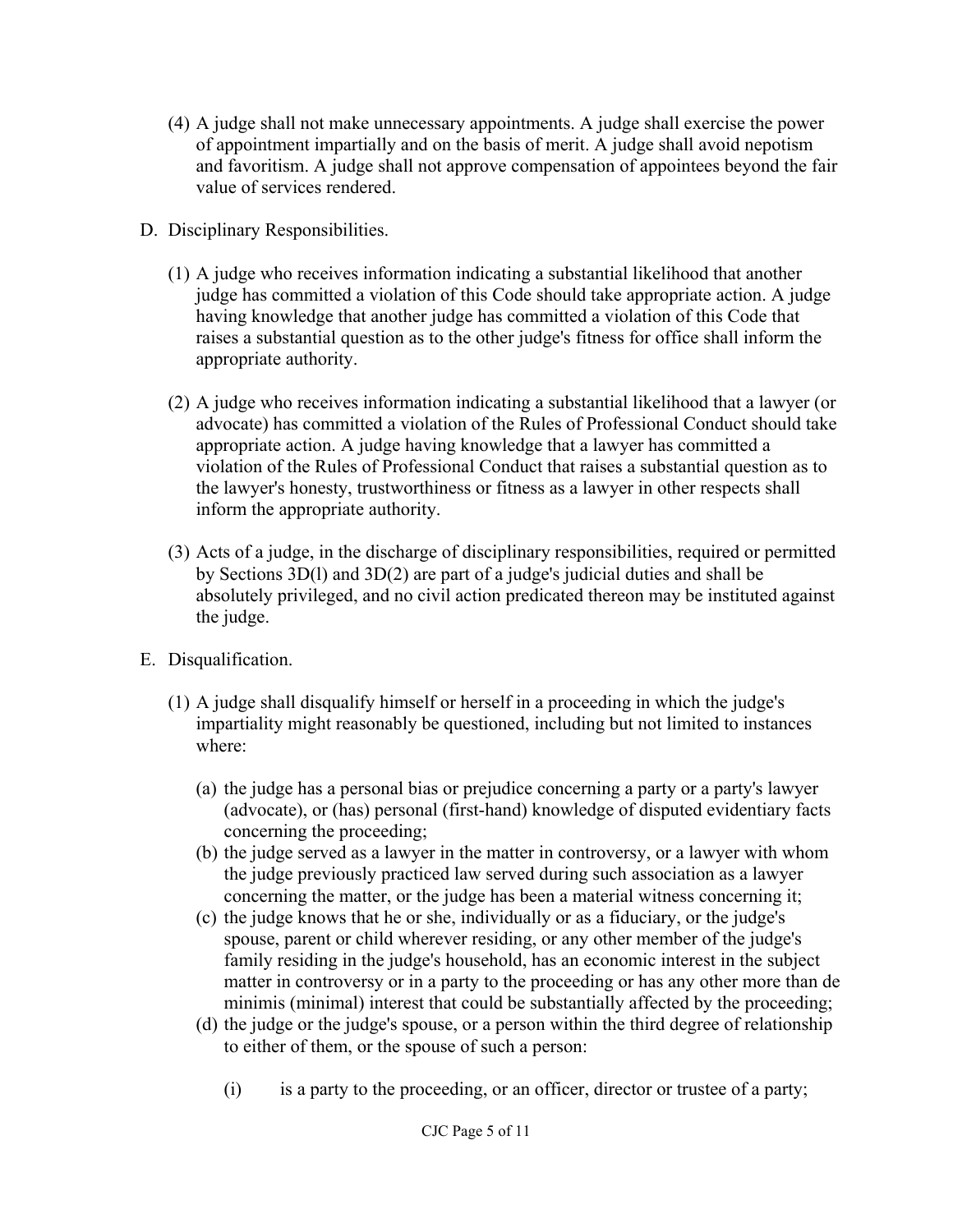- (ii) is acting as a lawyer in the proceeding;
- (iii) is known by the judge to have a more than de minimis interest that could be substantially affected by the proceeding; or
- (iv) is to the judge's knowledge, likely to be a material witness in the proceeding;
- (e) the judge, while a judge or a candidate for judicial office, has made a public statement that commits, or appears to commit, the judge with respect to:
	- (i) an issue in the proceeding; or
	- (ii) the controversy in the proceeding.
- (2) A judge shall keep informed about the judge's personal and fiduciary economic interests, and make a reasonable effort to keep informed about the personal economic interests of the judge's spouse and minor children residing in the judge's household.
- F. Remittal (Waiver) of Disqualification. A judge disqualified by the terms of Rule 3E may disclose on the record the basis of the judge's disqualification and may ask the parties and their lawyers (advocates) to consider, out of the presence of the judge, whether to waive disqualification. If following disclosure of any basis for disqualification other than personal bias or prejudice concerning a party, the parties and lawyers, without participation by the judge, all agree that the judge should not be disqualified, and the judge is then willing to participate, the judge may participate in the proceeding. The agreement shall be incorporated in the record of the proceeding.

# **RULE 4** *A JUDGE SHALL CONDUCT THE JUDGE'S EXTRA-JUDICIAL ACTIVITIES AS TO MINIMIZE THE RISK OF CONFLICT WITH JUDICIAL OBLIGATIONS*

- A. Extra-judicial Activities in General. A judge shall conduct all of the judge's extra-judicial activities so that they do not:
	- (1) cast reasonable doubt on the judge's capacity to act impartially as a judge;
	- (2) demean the judicial office; or
	- (3) interfere with the proper performance of judicial duties.
- B. Avocational Activities. A judge may speak, write, lecture, teach and participate in other extrajudicial activities concerning the law, the legal system, the administration of justice and nonlegal subjects, subject to the requirements of this Code.
- C. Governmental, Civic or Charitable Activities.
	- (1) A judge shall not appear at a public hearing before, or otherwise consult with, an executive or legislative body or official except on matters concerning the law, the legal system or the administration of justice or except when acting pro se in a matter involving the judge or the judge's interests.
	- (2) A judge shall not accept appointment to a governmental committee or commission or other governmental position that is concerned with issues of fact or policy on matters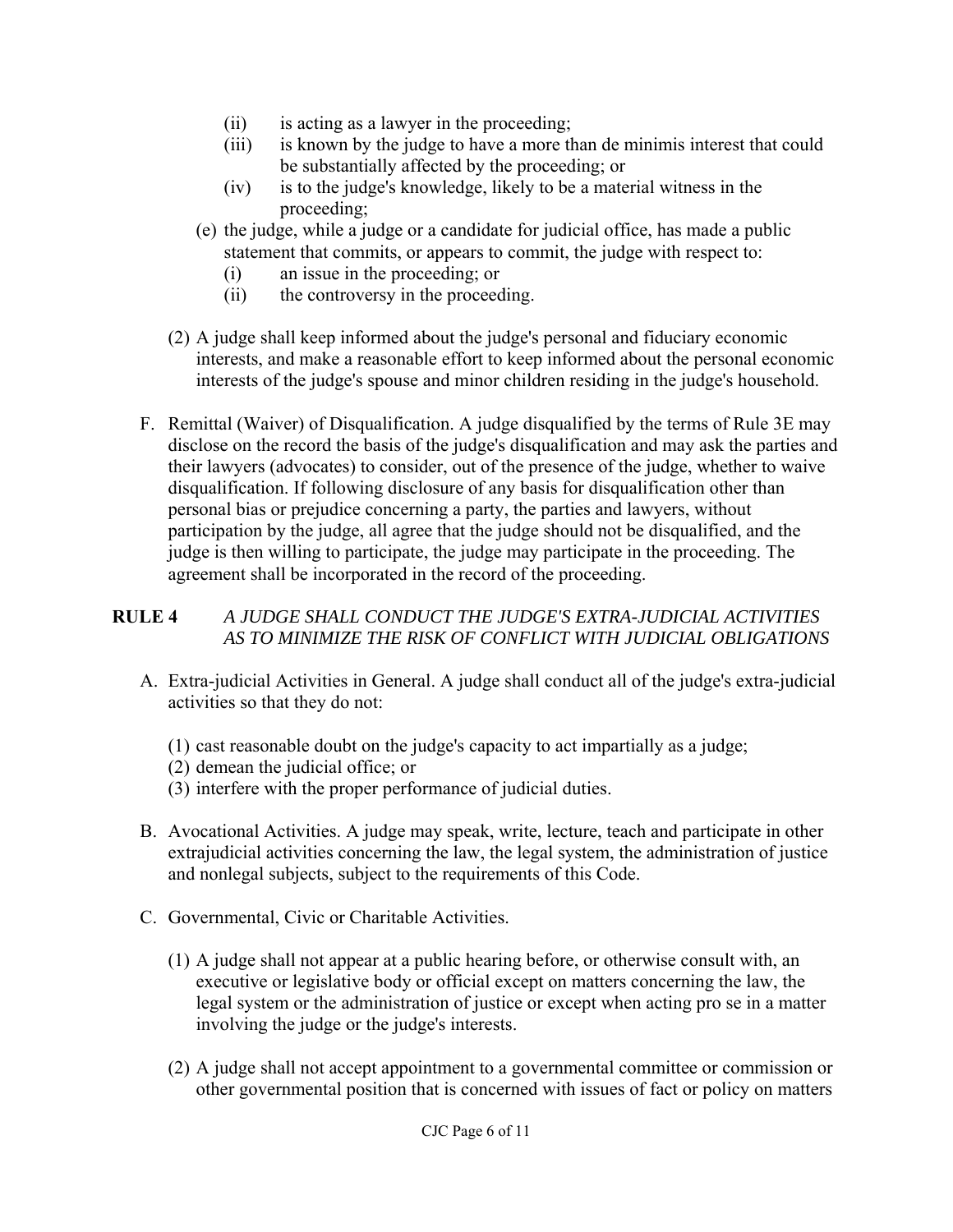other than the improvement of the law, the legal system or the administration of justice. A judge may, however, represent a country, state, locality, or tribe on ceremonial occasions or in connection with historical, educational or cultural activities.

- (3) A judge may serve as an officer, director, trustee or non-legal advisor of an organization or governmental agency devoted to the improvement of the law, the legal system or the administration of justice or of an educational, religious, charitable, fraternal or civic organization not conducted for profit, subject to the following limitations and the other requirements of this Code.
	- (a) A judge shall not serve as an officer, director, trustee or non-legal advisor if it is likely that the organization:
		- (i) will be engaged in proceedings that would ordinarily come before the judge, or
		- (ii) will be engaged frequently in adversary proceedings in the court of which the judge is a member or in any court subject to the appellate jurisdiction of the court of which the judge is a member.
	- (b) A judge as an officer, director, trustee or non-legal advisor, or as a member or otherwise:
		- (i) may assist such an organization in planning fund-raising and may participate in the management and investment of the organization's funds, but shall not personally participate in the solicitation of funds or other fund-raising activities, except that a judge may solicit funds from other judges over whom the judge does not exercise supervisory or appellate authority;
		- (ii) may make recommendations to public and private fund granting organizations on projects and programs concerning the law, the legal system or the administration of justice;
		- (iii) shall not personally participate in membership solicitation if the solicitation might reasonably be perceived as coercive or, except as permitted in Section  $4C(3)(b)(i)$ , if the membership solicitation is essentially a fund-raising mechanism;
		- (iv) shall not use or permit the use of the prestige of judicial office for fundraising or membership solicitation.
- D. Financial Activities.
	- (1) A judge shall not engage in financial and business dealings that:
		- (a) may reasonably be perceived to exploit the judge's judicial position, or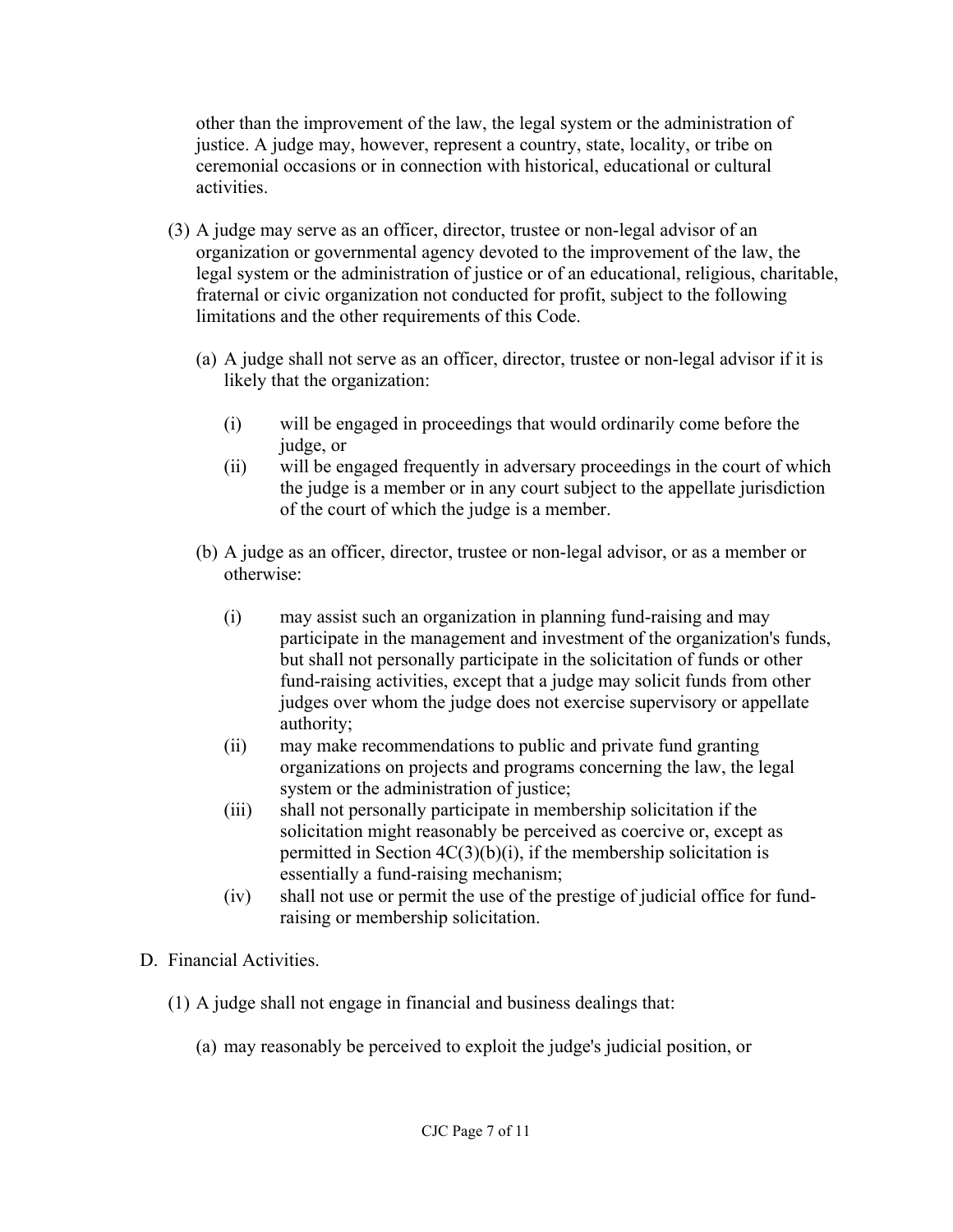- (b) involve the judge in frequent transactions or continuing business relationships with those lawyers or other persons likely to come before the court on which the judge serves.
- (2) A judge may, subject to the requirements of this Code, hold and manage investments of the judge and members of the judge's family, including real estate, and engage in other remunerative activity.
- (3) A judge shall not serve as an officer, director, manager, general partner, advisor or employee of any business entity that might require frequent disqualification, except that a judge may, subject to the requirements of this Code, manage and participate in:
	- (a) a business closely held by the judge or members of the judge's family, or
	- (b) a business entity primarily engaged in investment of the financial resources of the judge or members of the judge's family.
- (4) A judge shall manage the judge's investments and other financial interests to minimize the number of cases in which the judge is disqualified. As soon as the judge can do so without serious financial detriment, the judge shall divest himself or herself of investments and other financial interests that might require frequent disqualification.
- (5) A judge shall not accept, and shall urge members of the judge's family residing in the judge's household not to accept, a gift, bequest, favor or loan from anyone except for:
	- (a) a gift incident to a public testimonial, books, tapes and other resource materials supplied by publishers on a complimentary basis for official use, or an invitation to the judge and the judge's spouse or guest to attend a bar-related function or an activity devoted to the improvement of the law, the legal system or the administration of justice;
	- (b) a gift, award or benefit incident to the business, profession or other separate activity of a spouse or other family member of a judge residing in the judge's household, including gifts, awards and benefits for the use of both the spouse or other family member and the judge (as spouse or family member), provided the gift, award or benefit could not reasonably be perceived as intended to influence the judge in the performance of judicial duties;
	- (c) ordinary social hospitality;
	- (d) a gift from a relative or friend, for a special occasion, such as a wedding, anniversary or birthday, if the gift is fairly commensurate with the occasion and the relationship;
	- (e) a gift, bequest, favor or loan from a relative or close personal friend whose appearance or interest in a case would in any event require disqualification under Section 3E;
	- (f) a loan from a lending institution in its regular course of business on the same terms generally available to persons who are not judges;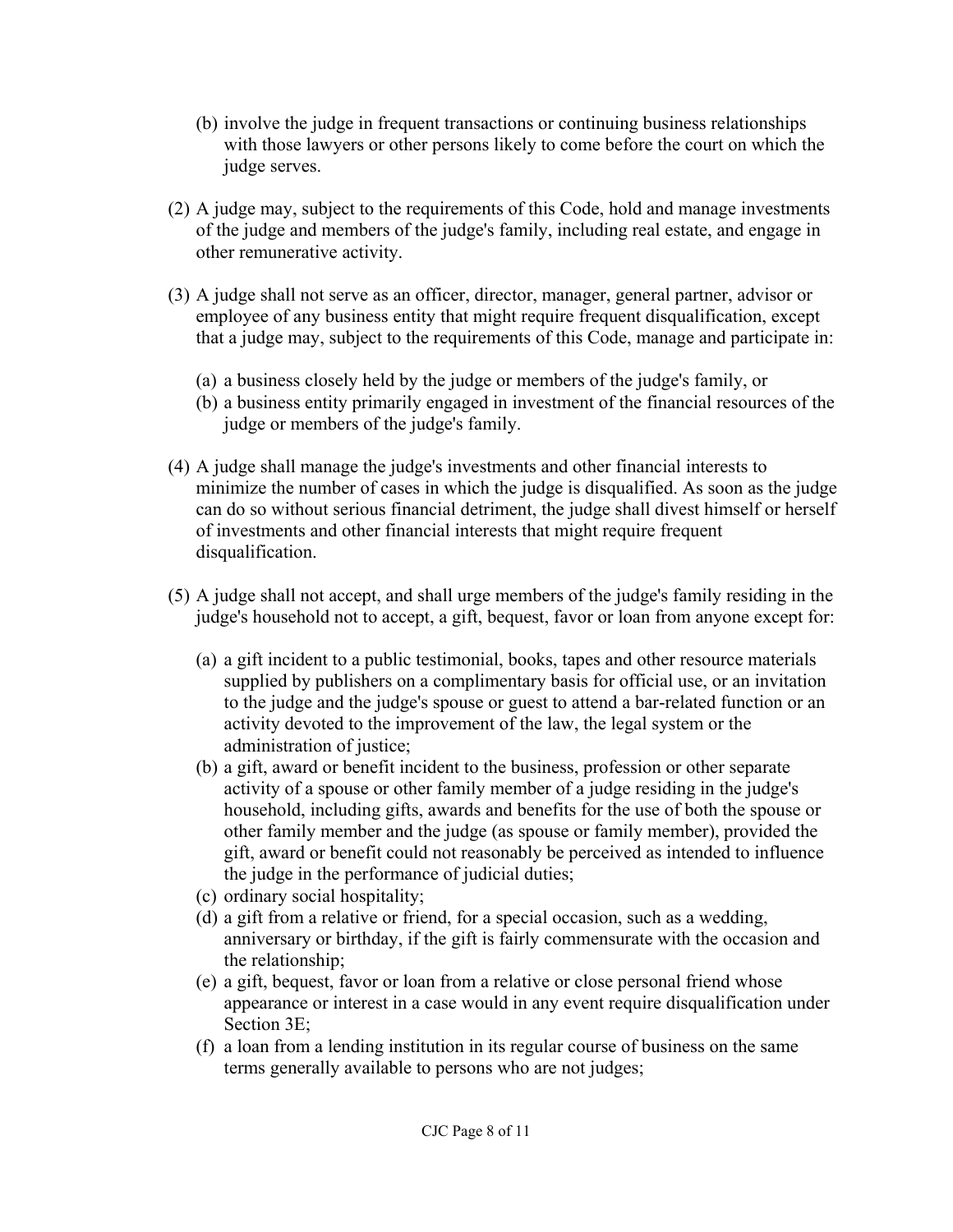- (g) a scholarship or fellowship awarded on the same terms and based on the same criteria applied to other applicants; or
- (h) any other gift, bequest, favor or loan, only if: the donor is not a party or other person who has come or is likely to come or whose interests have come or are likely to come before the judge; and, if its value exceeds \$150.00, the judge reports it in the same manner as the judge reports compensation in Section 4H.
- E. Fiduciary Activities.
	- (1) A judge shall not serve as executor, administrator or other personal representative, trustee, guardian, attorney in fact or other fiduciary, except for the estate, trust or person of a member of the judge's family, and then only if such service will not interfere with the proper performance of judicial duties.
	- (2) A judge shall not serve as a fiduciary if it is likely that the judge as a fiduciary will be engaged in proceedings that would ordinarily come before the judge, or if the estate, trust or ward becomes involved in adversary proceedings in the court on which the judge serves or one under its appellate jurisdiction.
	- (3) The same restrictions on financial activities that apply to a judge personally also apply to the judge while acting in a fiduciary capacity.
- G. Service as Arbitrator or Mediator. A judge shall not act as an arbitrator or mediator or otherwise perform judicial functions in a private capacity unless expressly authorized by law.
- H. Practice of Law. A judge shall not practice law. Notwithstanding this prohibition, a judge may act pro se and may, without compensation, give legal advice to and draft or review documents for a member of the judge's family.
- I. Compensation, Reimbursement and Reporting.
	- (1) A judge may receive compensation and reimbursement of expenses for the extrajudicial activities permitted by this Code, if the source of such payments does not give the appearance of influencing the judge's performance of judicial duties or otherwise give the appearance of impropriety.
		- (a) Compensation shall not exceed a reasonable amount nor shall it exceed what a person who is not a judge would receive for the same activity.
		- (b) Expense reimbursement shall be limited to the actual cost of travel, food and lodging reasonably incurred by the judge and, where appropriate to the occasion, by the judge's spouse or guest. Any payment in excess of such an amount is compensation.
	- (2) Public Reports. A judge shall report the date, place and nature of any activity for which the judge received compensation, and the name of the payor and the amount of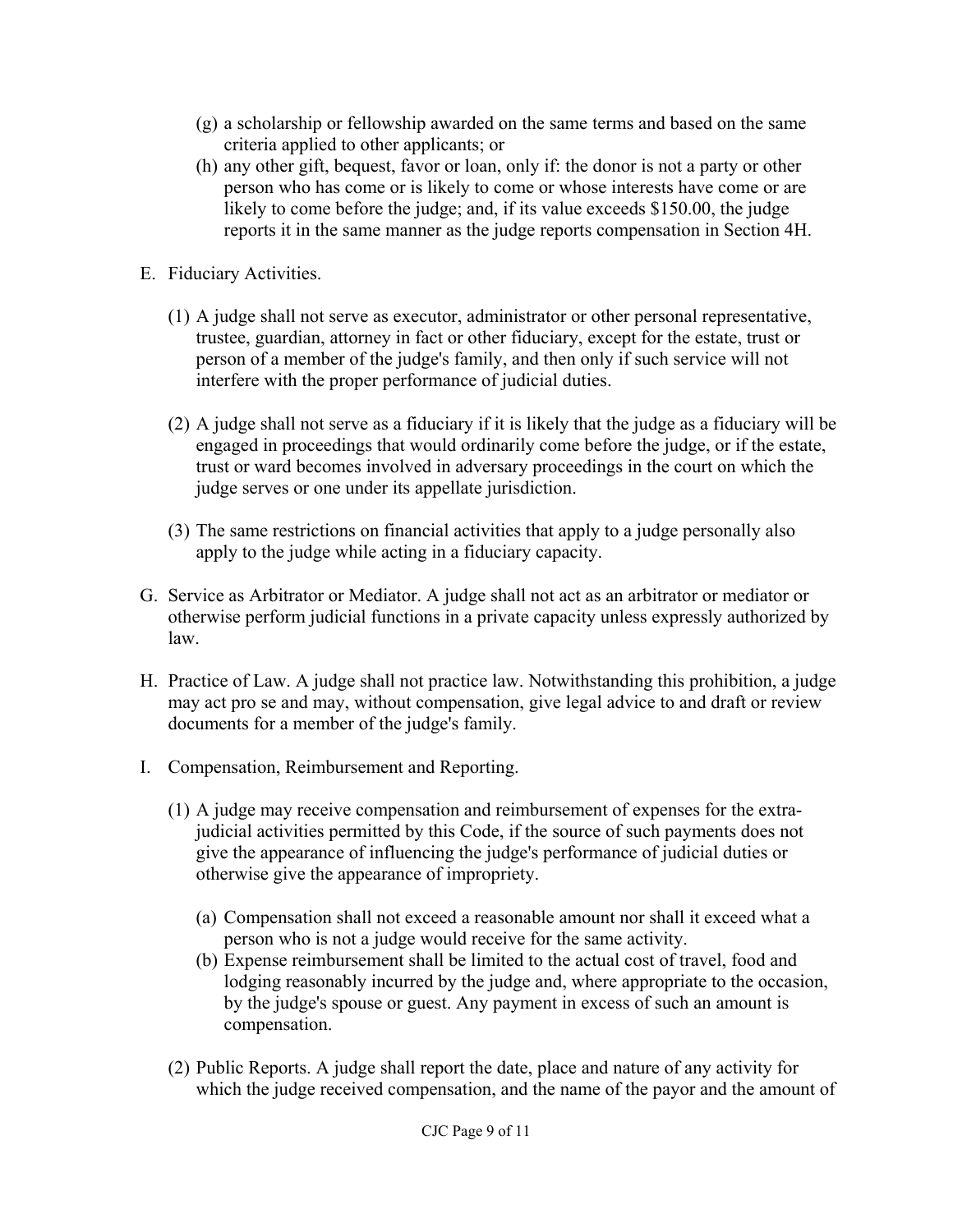compensation so received. Compensation or income of a spouse attributed to the judge by operation of a community property law is not extra-judicial compensation to the judge.

(3) Disclosure of a judge's income, debts, investments or other assets is required only to the extent provided in this Canon or as otherwise required by law.

# **RULE 5** *A JUDGE OR JUDICIAL CANDIDATE SHALL REFRAIN FROM INAPPROPRIATE POLITICAL ACTIVITY*

- A. All Judges and Judicial Candidates
	- (1) A judge or a candidate for appointment to judicial office shall not:
		- (a) act as a leader or hold an office in a political organization,
		- (b) publicly endorse or publicly oppose another candidate for public office;
		- (c) make speeches on behalf of a political organization;
		- (d) attend political gatherings; or
		- (e) solicit funds for, pay an assessment to or make a contribution to a political organization or candidate, or purchase tickets for political party dinners or other functions.
	- (2) A judge shall resign from judicial office upon becoming a candidate for a non-judicial tribal office either in a primary or in a general election.
	- (3) A candidate for a judicial office:
		- (a) shall maintain the dignity appropriate to judicial office and act in a manner consistent with the impartiality, integrity and independence of the judiciary, and shall encourage members of the candidate's family to adhere to the same standards of political conduct in support of the candidate as apply to the candidate;
		- (b) shall prohibit employees and officials who serve at the pleasure of the candidate, and shall discourage other employees and officials subject to the candidate's direction and control from doing on the candidate's behalf what the candidate is prohibited from doing under the Sections of this Canon;
		- (c) except to the extent permitted by Section 5C(2), shall not authorize or knowingly permit any other person to do for the candidate what the candidate is prohibited from doing under the Sections of this Canon;
		- (d) shall not:
			- (i) with respect to cases, controversies, or issues that are likely to come before the court, make pledges, promises or commitments that are inconsistent with the impartial performance of the adjudicative duties of the office; or
			- (ii) knowingly misrepresent the identity, qualifications, present position or other fact concerning the candidate or an opponent;